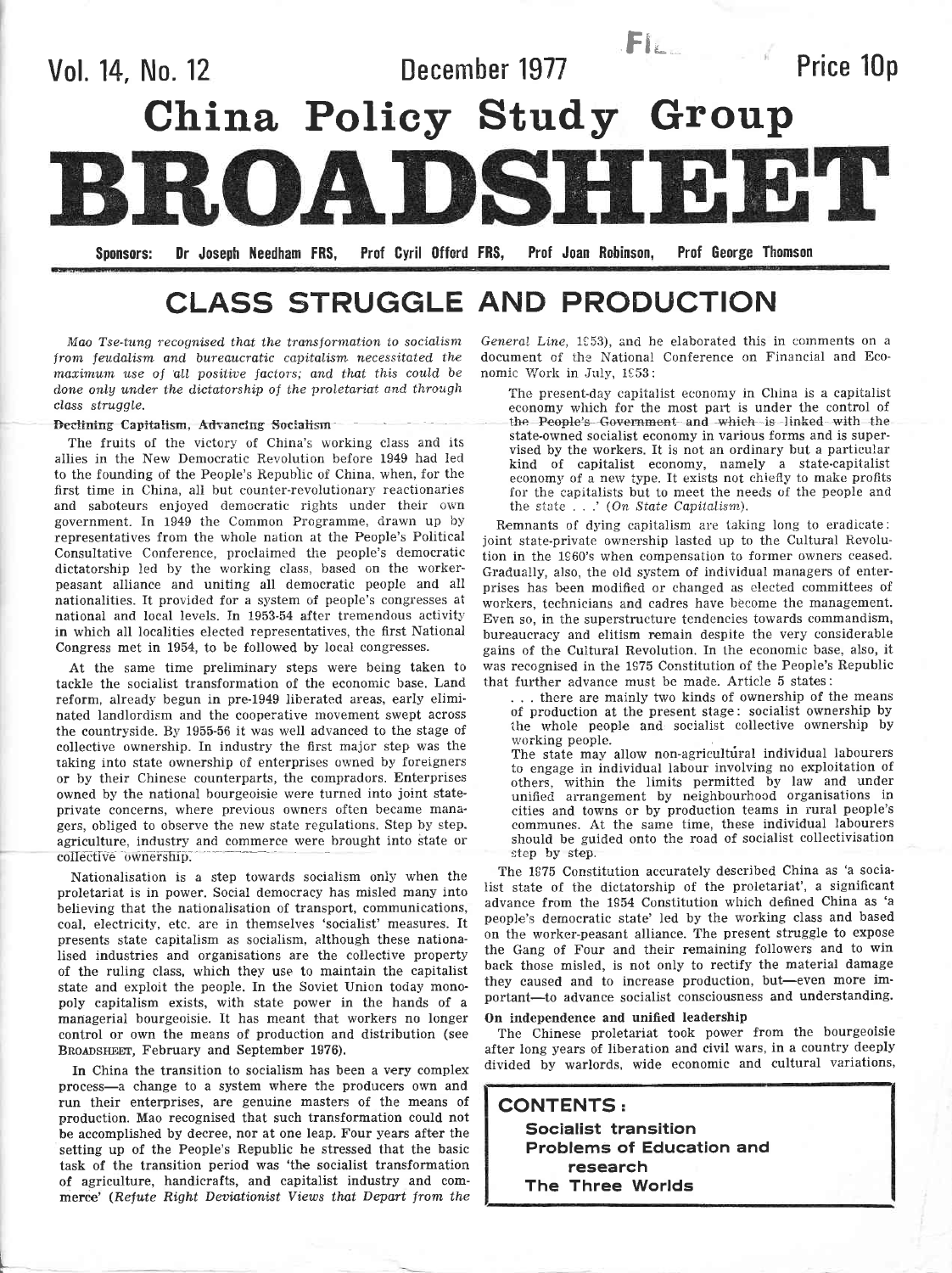poor communications, feuding among nationalities, etc. Daunting problems faced the Party and state leadership, then inexperienced in their handling, concerning the correct way to achieve national unity while at the same time encouraging initiative for construction and enthusiasm for the building of socialism. Such matters as the drawing up and implementation of the state plan, the correct allocation of surplus to the state and to the local investment fund after fulfilling individual needs, the application of labour and other regulations, the use of the resources of one plant or agricultural unit to aid others in need, all require local initiative under central leadership. Regular exchange and consultation between upper and lower levels is essential. Mao looked at all sides of the problem:

The relationships between the state on the one hand, and factories and agricultural co-operatives on the other, should both be handled well. To this end we should consider not just one side, but must consider ali three, the state, the collective and the individual . . . take into consideration both the public and the private interest.  $\ldots$  To give consideration to only one side, whichever it may be, is harmful to sociaiism and to the dictatorship of the proletariat.

Over-centralisation and bureaucracy stifle local and individual initiative, and can damage production. On the other hand, ultra-democracy leads to anarchy and concentration on local or personal interests at the expense of other units or the state.

### On public and private interests

Mao frequently stressed that it is the people themselves, the workers, peasants and their allies, who will 'build China into a powerful socialist country', the goal restated by Hua Kuo-feng at the 11th Party Congress. In his 1956 speech Mao pointed out that 'under the regime of the proletariat our workers have unfailingly displayed high political consciousness and enthusiasm for labour.' The leadership, on their part, 'must strive to encourage this zeal for hard work and at the same time pay still greater attention to solving the pressing problems in their work and everyday life.' As labour productivity rises there should be gradual improvement in living and working conditions and in collective welfare. Shortly after the 1956 speech wages at lower levels were increased to narrow the gap between lower and upper levels.

The same prineiples Mao applied to the needs of the peasants: 'Our policies towards the peasants  $\ldots$  take into account the interests of both the state and the peasants.' For instance, the agricultural tax was kept low. In 1952 it was about 12 per cent of the peasant income. As production rose the gross quantity of grain to be paid to the state remained the same, the percentage rapidly dropping so that by 1970 it amounted to only about 6 per cent. Also, prices paid for produce sold to the state rose while those of industrial goods dropped.

Mao asked that lessons be learned from previous errors made in China, as in 1954 after disastrous floods when the state made drastic over-purchase of grain, causing distress and resentment among the peasants. This was later compensated by a corresponding under-purchase which encouraged them and raised their determination to produce more. Policies, he said, concerning the peasants must 'differ from those of the Soviet Union', for 'the Soviet Union has taken measures which squeeze the peasants very hard. It takes too much from the peasants at too low a price through its system of so-called obligatory sales and other measures. This method of capital accumulation has seriously dampened the peasants' enthusiasm for production.'

#### Class struggle, the hey link

The whole history of China's continuing transition to socialism has shown that correct handling of class struggle under the dictatorship of the proletariat is essential to promote advance in both the productive base and the ideological superstructure. Mistakes by the leadership and deviations, as in the eleven major struggles, have caused twists and turns but all have been overcome. Without class struggle, under Marxist-Leninist leadership, production in the interest of the great majority of the people cannot be promoted, and without the promotion of production the material base of socialism cannot be laid.

# CHINA REASSESSES EDUCATION

Throughout the Chinese revolution, Mao Tse-tung constantly laid stress on the three great struggles: class struggle, the struggle for production, and scientific experiment. With the overthrow of the 'Gang of Four', the Western Press is almost unanimous in presenting the new leadership as 'moderates' who are forsaking the revolutionary road charted by Mao. In education, it is said, the policy of open-door schooling is being abandoned, while in scientific research the course has been changed to lay stress on pure research to the detriment of practical application in industry and agriculture.

The facts show the contrary. Chairman Hua Kuo-feng, in his speech to the llth National Congress of the CPC, set out eight 'musts' for the Party: two of them concern the correct course for education and science. He reminded the Congress that Mao always urged that the purpose of education was to enable everyone to 'become a worker with both socialist consciousness and culture'. In his speech On the Ten Major Relationships, Mao also said that the Party's policy should be to 'Iearn all that is genuinely good in the political, economic, scientific and technological fields and in literature and art' from other countries in order to remedy weaknesses in one's own.

There are two main aspects to be considered here. First, the nafure of education itself as a process for preparing young people for life, so that they not only have knowledge of facts, but are also inspired with the ideals for which their parents struggled; so that they wiII not only benefit from the achievements of those who went before them, but will accept the tasks

and responsibility for making still further progress. Second, scientific research and experiment is a system for advancing knowledge about the world, so that each generation has more to build on. Socialist countries are always face to face with the need to strengthen the productive base by advancing technology, as a weapon in the political struggle. Marx, Engels and Lenin all in their turn emphasised the necessity for reaching <sup>a</sup> scientific understanding of the laws of nature and of human society. By working within those laws we can exercise some control over our destiny and can change the world, as well as understanding it.

To be a successful revolutionary, one has to know and understand which features of society have to be changed first. Education and scientific research are two of the weapons we have to help us achieve this.

An education system consists of several difierent but interlocking aspects, each of which, iike everything else in this world, exhibits contradictions: in the physical facilities, the class background and personalities of the students and teachers, the relations between students and teachers, between school and society, the contents of courses. In the early days of the Chinese Revolution, the main thrust of education was to achieve universal literacy and primary education. Then, Mao said that young people were courageous and enthusiastic but lacked knowledge. The ideal should be to be both red and expert, in order to catch up and surpass the capitalist countries by the end of the century. This was repeated by Chou En-lai in his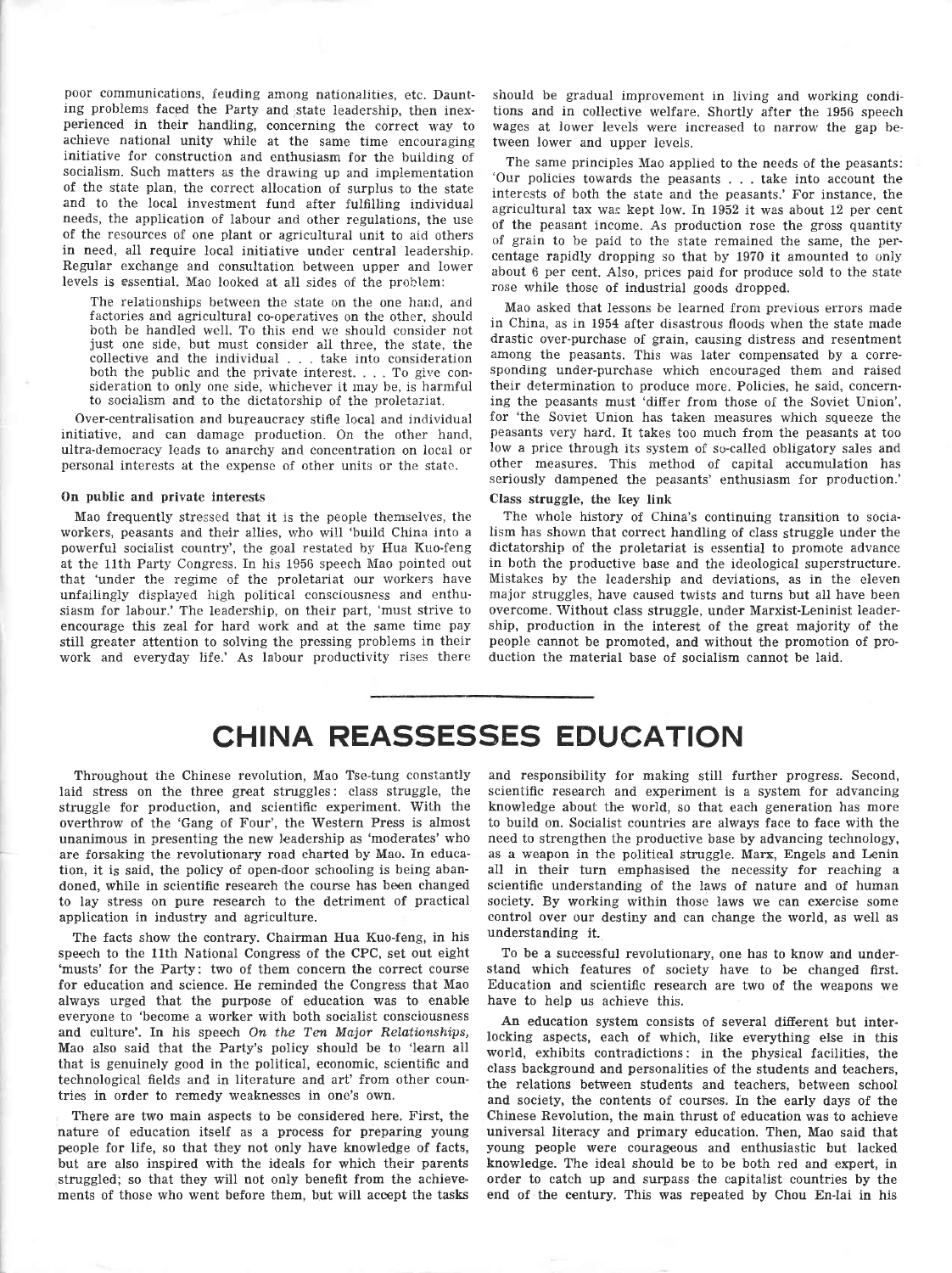famous speech on the four modernisations. Nevertheless in education changes were slow; many of the teachers and professors found it hard to adjust to the new ideas. Some advances were made: more workers' children were admitted to universities, more links made with local factories, some political education introduced. But course contents remained on the whole traditional: the old maxim, 'study well to become an official' continued to linger in some minds. So there was need for change, and it came in the Cultural Revolution.

Many successes were scored. In particular, students and teachers were encouraged to question more, to forge more links between workers and intellectuals in order to begin abolishing the distinction between mental and manual work. The Gang seized on features which were progressive, but by giving them false emphasis turned them into reaction. It is progressive for students to criticise bad teaching, but it is steriie to turn this into antagonism between students and ieachers. It is progressive to place less emphasis on memory tests in exams, but it is sterile to abandon all methods of measuring achievement in school work. The Gang used commonplace errors made by teachers and exaggerated them, claiming that the teachers were setting up fascist dictatorship in the schools. One of the Gang's followers, the student Chang Tieh-sheng, who became notorious for turning in a blank paper as a protest against examinations, was sent into many schools and colleges with instructions to rouse the students to 'transform' only, without attending to learning. He set up rival unions to the students', created factions and hostility between those who should be comrades. The contradictions often became antagonistic, to the extent that all study virtually ceased.

In science, Chou En-lai gave direct encouragement to fundamental research. After discussions with both Mao and Chou, Professor Chou Pei-yuan of Peking University set out a programme to meet the needs of socialist construction and the future development of basic research in China. He was also invited to write an article for Renmin Ribao showing how this would raise the level of science in the university and support the four modernisations. Yao Wen-yuan tried unsuccessfully to prevent its publication. Chang Chun-chiao said it should be criticised and that it had 'big backing'-an indirect attack on Chou En-lai. He also made the statement that there was no basic science except Marxism-Leninism, thus denying the value of all work now and before Marx and Engels.

Now, things are getting back to reality. The Chinese Academy of Sciences has held an important conference on the role of basic research in the continuing revolution, and a series of meetings on specialist subjects is being planned.

#### Culture and elitism

One of the false but seemingly revolutionary slogans raised by the Gang was that they would rather have workers without culture than an elite with culture. This put socialist consciousness in opposition to culture, as if the two could not co-exist and is a thoroughly metaphysical approach. It means that one cannot be both red and expert, and is obviously contrary to everything that Mao taught about education, about abolishing the distinction between mental and manual labour, which is an important fundanrental principle of Marxism, but one of the most difficult to put into practice. When the Gang set out to create disunity, antagonisms, enmity between students and teachers, between intellectuals and workers, they were far from being radical, though they made great play with revolutionarysounding slogans. Their fall does not mean a return to the old ways that were criticised in the Cultural Revolution, and which are still being struggled against. What we now see is a determined, all-out efiort to speed up the process of making education and science serve the continuing revolution.

The measures just announced show that the situation had become very serious indeed. China needs educated youth to prepare for the socialist future, and advanced scientific re-

search to modernise industry and the defence of the country. How could these be achieved if school-leavers lacked knowledge, and scientific institutes were being closed on the false charge of being revisionist? If the schools and colleges were setting out to produce a privileged elite, as in Western countries, such a charge would surely be justified. But in China they are not. The selection system has to be based on levels of knowledge sufficient for building advanced work, but not on that alone. Socialist consciousness is also necessary. people from worker and peasant families find it easier to achieve, because of their experience of life; other educated youth have been sent to factories and to the countryside to acquire it. Hastening the process

Back in 1972, Chou En-lai stressed the need for accelerated training programmes for scientific research workers, and suggested that some middle school leavers might earn direct entry to college courses. This was not carried out then, but a recent national conference on college enrolment has renewed the proposal. The vast majority of new entrants will stilt be drawn from the families of workers and peasants, from armymen and from educated youth in the countryside; advanced courses are to be provided for those whose previous training consisted of <sup>a</sup> 'crash course'.

These measures too are being presented by critics as a retreat from Maoist principles. Those who make this assertion would no doubt be glad to see China remain at a low or so-called 'intermediate' level of technology. But anyone who has had the opportunity to discuss these questions with the present leaders knows that the future is charted in the light of Mao Tse-tung Thought. As always in China, progress will be carefully studied to watch for the emergence of errors and wrong tendencies. Workers, peasants, teachers and scientists will all be directly involved in discussions that will take place continuously; they will control the course of development and change it again when it becomes necessary. No-one should imagine that this is <sup>a</sup> short-term programme. The road wiil be long and there will be other struggles to be faced, but we can be certain that the new Chinese leadership has no desire or intention to turn back the educational and scientific clock.

# COMPREHENSIVE STATEMENT ON THREE WORLDS THESIS

'Chairman Mao's Theory of the Differentiation of the Three of a closely-argued article published on November 1st in the People's Daily. The article is copiously annotated, with no fewer than 90 references to sources.

This subject is now being debated internationally and we hope subscribers will read the original article (see Peking Re $view$ , No. 45). Clearly our summary which follows can do no more than indicate its scope.

# \* \*

# The differentiation of the Three Worlds is a scientific Marxist assessment of prosent world realities

Mao first put forward his thesis on the Three Worlds in February 1974. It may seem to be about relations between nations but essentially it is about world class struggle. When assessing international politics one must start from the international class struggle.

The situation is 'intricate and volatile'. The world bourgeoisie has never been united and cannot be, while the working class has been split again and again. ' . . . the proletariat must unite with all those who can be united in the Iight of what is imperative and feasible'.

The transition from capitalism to socialism is long and complicated and inevitably there will be different alignments at